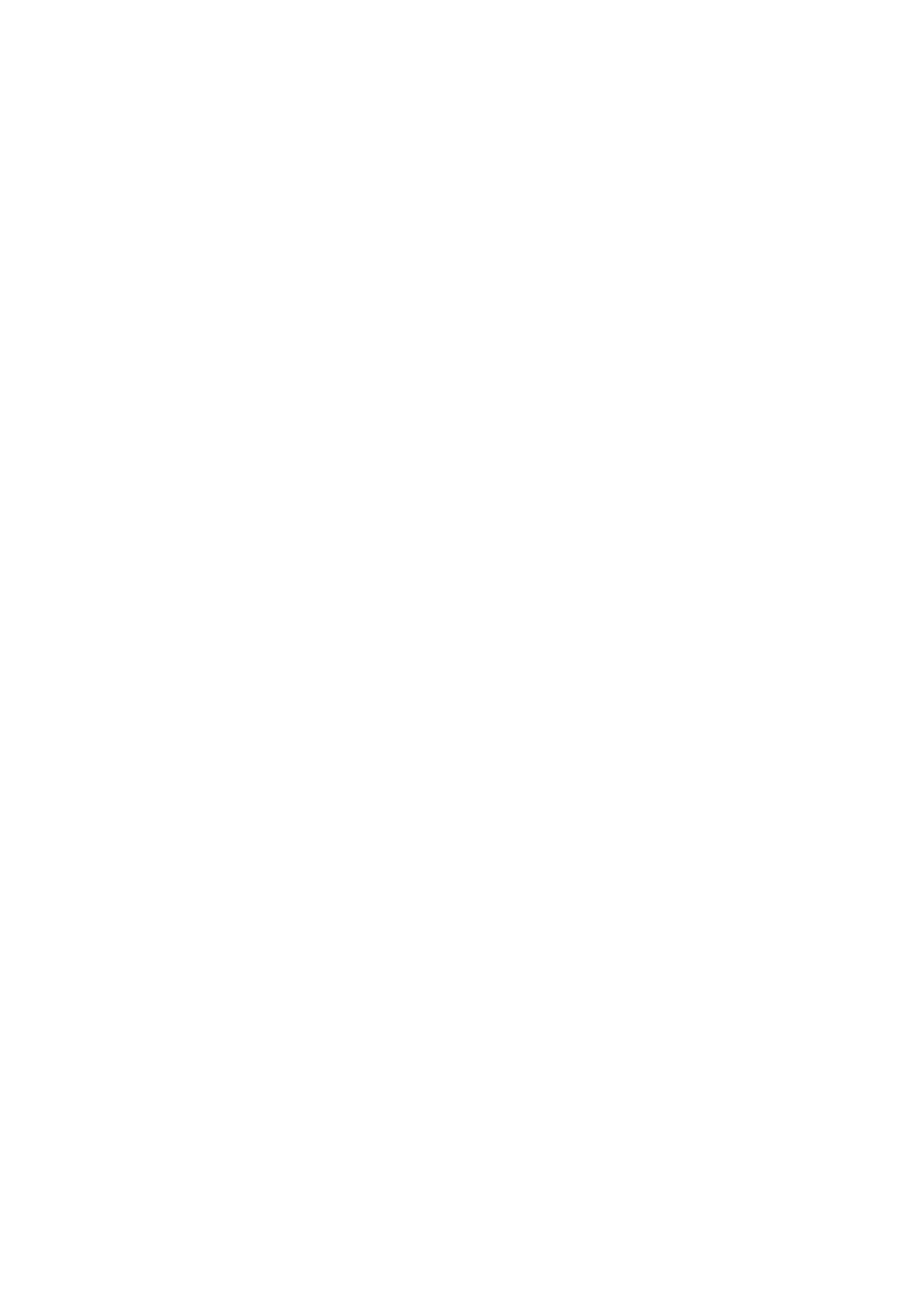## SNETTERTON 200 SOLO PRACTICE SUNDAY PRACTICE - 2 LAP TIMES

| Lap            | Time         |  |
|----------------|--------------|--|
|                |              |  |
|                | Dean Hobson  |  |
|                | <b>START</b> |  |
| 1              |              |  |
| 2              | 1:42.773     |  |
| 3              | 1:37.244     |  |
| 4              | 1:36.300     |  |
| 5              | 1.38498      |  |
| 6              | 1:37.210     |  |
|                |              |  |
|                |              |  |
| Duncan Baillie |              |  |
|                |              |  |
|                | <b>START</b> |  |
| $\overline{a}$ |              |  |

| 1 |          |
|---|----------|
| 2 | 1:40.651 |
| 3 | 1:38.729 |
| 4 | 1:36.063 |
| 5 | 1:35.986 |
| հ | 1:34.875 |

| Elliot Dufton |          |  |  |
|---------------|----------|--|--|
| <b>START</b>  |          |  |  |
| 1             |          |  |  |
| 2             | 1:36.938 |  |  |
| 3             | 1:35.089 |  |  |
| 4             | 1:36112  |  |  |
| 5             | 1:30.332 |  |  |

| <b>Finley Arscott</b> |          |  |
|-----------------------|----------|--|
| <b>START</b>          |          |  |
| 1                     |          |  |
| 2                     | 1:43.079 |  |
| 3                     | 1:39.730 |  |
| 4                     | 1:37.069 |  |
| 5                     | 1:34.765 |  |
| 6                     | 1:33.982 |  |
|                       |          |  |

| Gareth Arnold         |  |  |
|-----------------------|--|--|
| <b>START</b>          |  |  |
| 1                     |  |  |
| 2<br>1:44.299         |  |  |
|                       |  |  |
|                       |  |  |
| <b>Harley Prebble</b> |  |  |
| <b>START</b>          |  |  |
| 1                     |  |  |
|                       |  |  |
|                       |  |  |
| <b>Hayden Rushton</b> |  |  |

| STARI |
|-------|

13/04/2019 - 14/04/2018 / SNETTERTON

| Lap | Time     |
|-----|----------|
|     |          |
| 1   |          |
| 2   | 1:38.830 |
| 3   | 1:38.348 |
| 4   | 1:33.375 |
|     |          |

| <b>Howard James</b> |          |  |
|---------------------|----------|--|
| <b>START</b>        |          |  |
| 1                   |          |  |
| 2                   | 1:47.811 |  |
| 3                   | 1:45.806 |  |
| 4                   | 1:44.952 |  |
| 5                   | 1:42.910 |  |
| հ                   | 1.44667  |  |

| James Chapman |  |  |
|---------------|--|--|
| <b>START</b>  |  |  |
|               |  |  |
| 1:58.053      |  |  |
| 1:53.320      |  |  |
| 1:52.792      |  |  |
| 1:54.042      |  |  |
|               |  |  |

| James Hobson |          |  |
|--------------|----------|--|
| <b>START</b> |          |  |
| 1            |          |  |
| 2            | 1:32.021 |  |
| 3            | 1:32 915 |  |
| 4            | 1:29.721 |  |
| 5            | 1:32 070 |  |
| հ            | 1:29.895 |  |

| James McHardy |              |  |  |
|---------------|--------------|--|--|
| <b>START</b>  |              |  |  |
| 1             |              |  |  |
| 2             | 1:35.092     |  |  |
| Jay Able      |              |  |  |
|               | <b>START</b> |  |  |
| 1             |              |  |  |
| 2             | 1:41.632     |  |  |
| 3             | 1:38.907     |  |  |
| 4             | 1:38.071     |  |  |
| 5             | 1:38.854     |  |  |
| 6             | 1:40.697     |  |  |
| Jim Hind      |              |  |  |
| START         |              |  |  |

| Time     | Lap |  |
|----------|-----|--|
|          |     |  |
|          | 1   |  |
| 1:31.372 | 2   |  |
| 1:30.150 | 3   |  |
| 1:25.115 | 4   |  |
| 1:26.601 | 5   |  |
| 1:24.328 | 6   |  |
| 1:26.339 |     |  |

| Joe Talbot |          |  |
|------------|----------|--|
|            | START    |  |
| 1          |          |  |
| 2          | 1:39.213 |  |
| 3          | 1:37.924 |  |
| 4          | 1:37.303 |  |
| 5          | 1:36.736 |  |
| հ          | 1:37.939 |  |

|   | Leila Williams |
|---|----------------|
|   | <b>START</b>   |
|   |                |
| 2 | 1:47.279       |
| ٩ | 1:47.132       |

| Malcolm Collier |
|-----------------|
| <b>START</b>    |
|                 |
| 1:59.194        |
| 1:53.857        |
| 1:52.894        |
| 1:55.801        |
|                 |

| Mark Walker |          |  |
|-------------|----------|--|
|             | START    |  |
| 1           |          |  |
| 2           | 1:48.304 |  |
| 3           | 1:46.565 |  |
| 4           | 1:47 231 |  |
| 5           | 1:45.614 |  |
| 6           | 1:42.557 |  |
|             |          |  |

| <b>Matthew Lawson</b> |          |
|-----------------------|----------|
|                       | START    |
| 1                     |          |
| 2                     | 1:38.286 |
| 3                     | 1:34.033 |
| 4                     | 1:31.124 |
| 5                     | 1:30.852 |

14/04/2019 - 10:02 / Page 2/3<br>NG Timing Team  $\sqrt{\frac{1}{2}}$